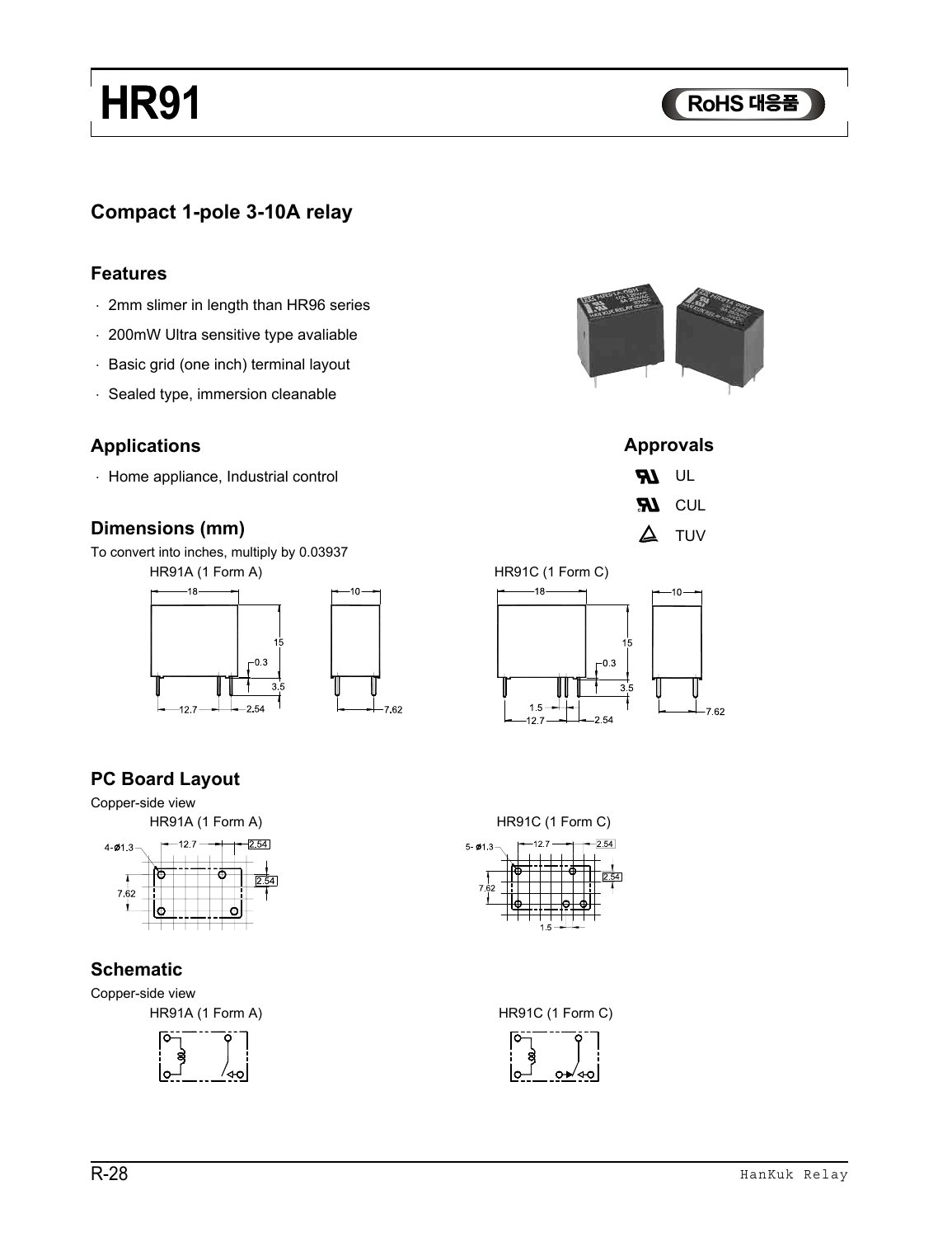#### **Contact data**

| Arrangement                            |                                      | 1 Form S (SPST)                     | 1 Form C (SPDT)                     |                                    |  |  |
|----------------------------------------|--------------------------------------|-------------------------------------|-------------------------------------|------------------------------------|--|--|
| Contact material                       |                                      | Ag Alloy                            |                                     |                                    |  |  |
| Initial contact resistance             |                                      | 100mΩ max.                          |                                     |                                    |  |  |
| Rated load, resistive                  |                                      |                                     | NO.                                 | NC.                                |  |  |
|                                        |                                      | 5A 28VDC<br>10A 125VAC<br>5A 250VAC | 5A 28VDC<br>10A 125VAC<br>5A 250VAC | 3A 28VAC<br>5A 125VDC<br>3A 250VDC |  |  |
| Maximum carry current                  |                                      | 10A                                 | 10A                                 | 5A                                 |  |  |
| Maximum switching capacity             | with DC voltage:<br>with AC voltage: | 140W<br>1.250VA                     | 140W<br>1.250VA                     | 84W<br>750VA                       |  |  |
| Maximum switching voltage              |                                      | 30VDC                               |                                     |                                    |  |  |
| Minimum switching rating <sup>1)</sup> |                                      | 100mA 5VDC                          |                                     |                                    |  |  |

1) Min. Switching Load mentioned above are reference values. Therefore it is recommended to perform the confirmation test with the actual load before production since reference values may vary according to switching frequencies, environmental conditions and expected reliability levels.

#### **Coil data**

| Nominal voltage                         | 3VDC to 24VDC          |
|-----------------------------------------|------------------------|
| Nominal power consumption <sup>2)</sup> | 200mW, 450mW           |
| Operate voltage <sup>3)</sup>           | 75% of nominal voltage |
| Release voltage <sup>4)</sup>           | 5% of nominal voltage  |

<sup>2), 3), 4)</sup> The values depend on coil voltage, see Part selection chart

#### **General data**

| Operate time                  |                                                      | 10ms max. at nominal voltage                                                  |
|-------------------------------|------------------------------------------------------|-------------------------------------------------------------------------------|
| Release time                  |                                                      | 4ms max. at nominal voltage                                                   |
| Initial insulation resistance |                                                      | 100 MΩ min. (500VDC)                                                          |
| Dielectric strength           | Between open contacts:<br>Between contacts and coil: | 750VAC <sub>rms</sub> for 1 minute<br>2,000VAC <sub>rms</sub> for 1 minute    |
| <b>Expected life</b>          | Mechanical:<br>Electrical:                           | More than 10,000,000 operations<br>More than 100,000 operations at rated load |
| Vibration resistance          | Functional:<br>Destructive:                          | $10 \sim 55$ Hz Dual amplitude: 1.5mm<br>10 ~ 55Hz Dual amplitude: 1.5mm      |
| Shock resistance              | Functional:<br>Destructive:                          | $10G$ min.<br>100G min.                                                       |
| Ambient temperature           |                                                      | $-40^{\circ}$ C to + 70 $^{\circ}$ C (with no icing)                          |
| Humidity                      |                                                      | 35% to 95% RH                                                                 |
| Weight                        |                                                      | 6g approx.                                                                    |

Note: The above figures are initial values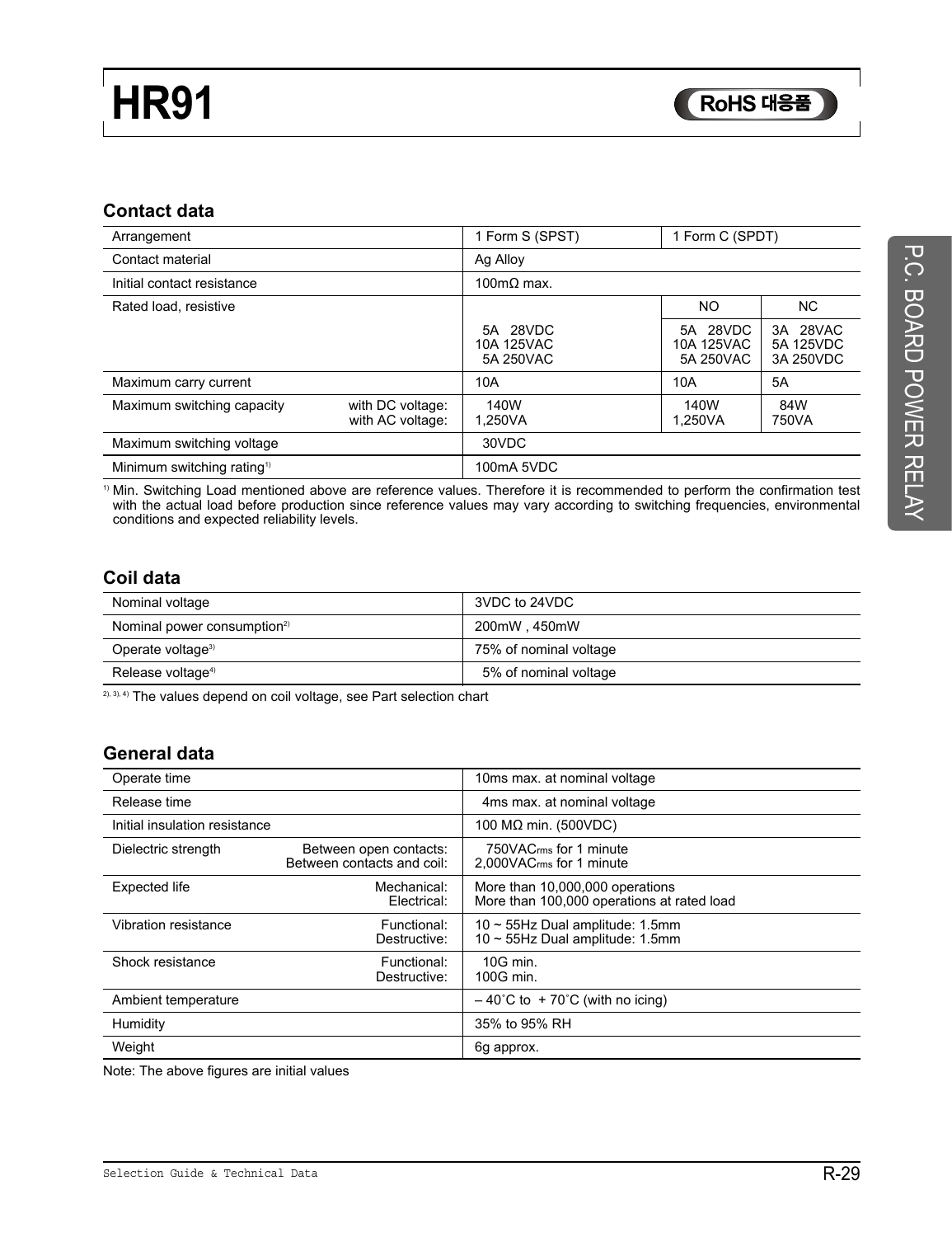## **HR HR91**

**RoHS** 대응품

### **Part number description**



|                                                                       |                                     | HR91 |  |  |  |  |
|-----------------------------------------------------------------------|-------------------------------------|------|--|--|--|--|
| <b>Contact arragement</b><br>A: 1 Form A (SPST)<br>C: 1 Form C (SPDT) |                                     |      |  |  |  |  |
| Coil voltage                                                          |                                     |      |  |  |  |  |
| 03: 3VDC<br>05:5VDC<br>06: 6VDC<br>09: 9VDC                           | 12: 12VDC<br>18: 18VDC<br>24: 24VDC |      |  |  |  |  |
| <b>Coil sensitivity</b><br>$M = 1$                                    |                                     |      |  |  |  |  |

None: Standard (0.45W) H: High sensitive (0.2W)

Part number description is provided for reference, part number can not be arbitrarily composed. Refer to the part numbers shown in the table below. Special designs to customer specifications are possible; please contact HR.

#### **Part selection**

| Part number                   | Nominal<br>voltage<br>(VDC) | Coil<br>resistance<br>$(\Omega \pm 10\%)$ | Nominal<br>current<br>(mA) | Must operate<br>voltage<br>(VDC) | Must release<br>voltage<br>(VDC) | Max<br>voltage<br>(VDC) | Nominal<br>power<br>(mW) |
|-------------------------------|-----------------------------|-------------------------------------------|----------------------------|----------------------------------|----------------------------------|-------------------------|--------------------------|
| Standard coil, 1 Form A       |                             |                                           |                            |                                  |                                  |                         |                          |
| <b>HR91A03</b>                | 3                           | 20                                        | 150                        | 2.25                             | 0.15                             | 3.3                     |                          |
| <b>HR91A05</b>                | 5                           | 56                                        | 90                         | 3.75                             | 0.25                             | 5.5                     |                          |
| <b>HR91A06</b>                | 6                           | 80                                        | 75                         | 4.50                             | 0.30                             | 6.6                     |                          |
| <b>HR91A09</b>                | 9                           | 180                                       | 50                         | 6.75                             | 0.45                             | 9.9                     | 450                      |
| <b>HR91A 12</b>               | 12                          | 320                                       | 37.5                       | 9.00                             | 0.60                             | 13.2                    |                          |
| <b>HR91A 18</b>               | 18                          | 720                                       | 25                         | 13.5                             | 0.90                             | 19.8                    |                          |
| <b>HR91A24</b>                | 24                          | 1,280                                     | 18.75                      | 18.0                             | 1.20                             | 26.4                    |                          |
| High Sensitive coil, 1 Form A |                             |                                           |                            |                                  |                                  |                         |                          |
| <b>HR91A 03H</b>              | 3                           | 45                                        | 66.7                       | 2.25                             | 0.15                             | 3.3                     |                          |
| <b>HR91A 05H</b>              | 5                           | 125                                       | 40.0                       | 3.75                             | 0.25                             | 5.5                     |                          |
| <b>HR91A 06H</b>              | 6                           | 180                                       | 33.3                       | 4.50                             | 0.30                             | 6.6                     |                          |
| <b>HR91A 09H</b>              | 9                           | 400                                       | 22.5                       | 6.75                             | 0.45                             | 9.9                     | 200                      |
| <b>HR91A 12H</b>              | 12                          | 720                                       | 16.7                       | 9.00                             | 0.60                             | 13.2                    |                          |
| <b>HR91A 18H</b>              | 18                          | 1,600                                     | 11.2                       | 13.5                             | 0.90                             | 19.8                    |                          |
| <b>HR91A 24H</b>              | 24                          | 2,880                                     | 8.3                        | 18.0                             | 1.20                             | 26.4                    |                          |

Note: All values in the chart are measured at 23˚C